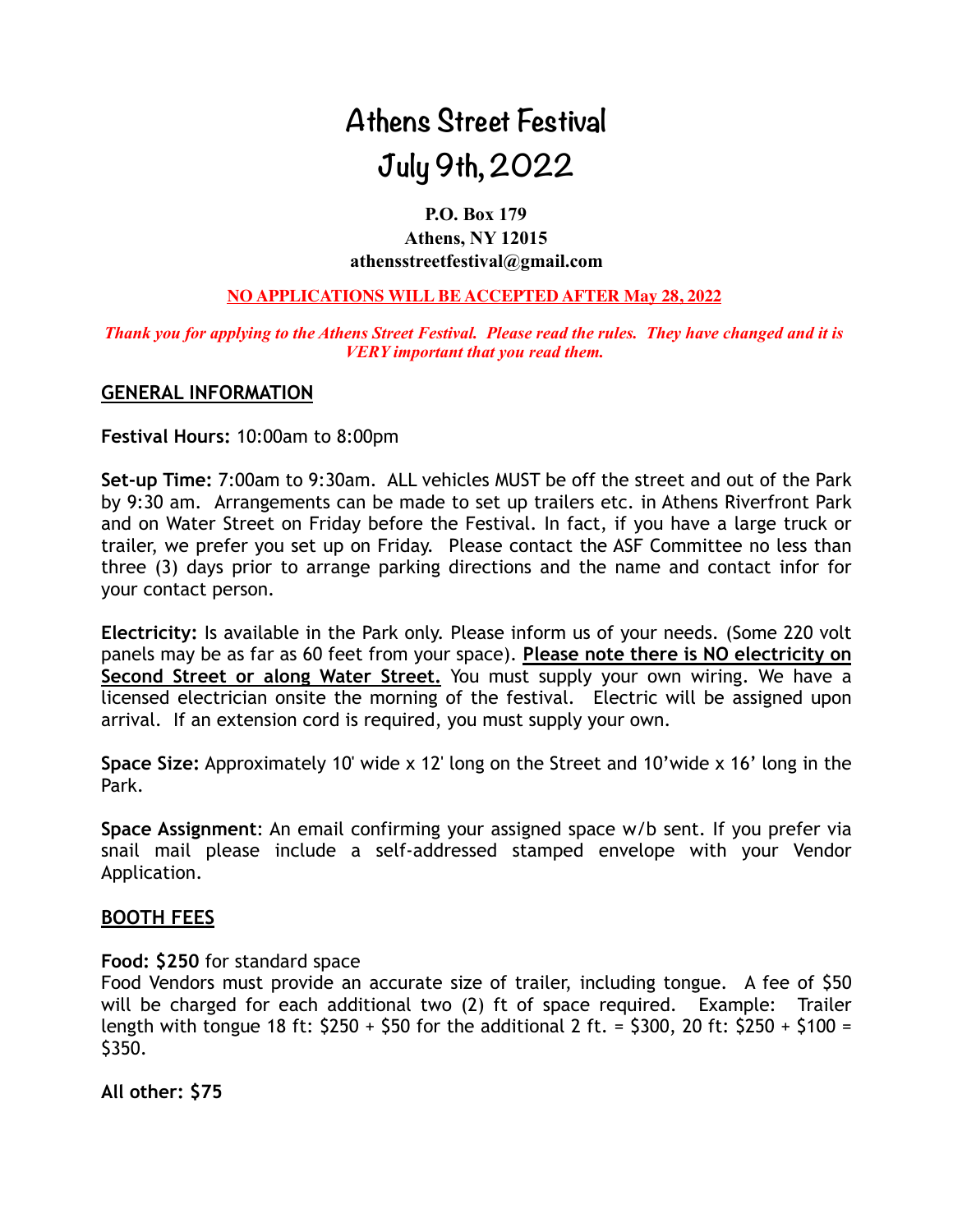# **\*\*READ THESE RULES \*\***

- ➢ This is a carry-in-carry-out event. **PLEASE**, leave your space as you found it. Take all refuse and recyclables away with you.
- $\geq$  To make it more profitable to all Vendors, we are striving to limit like-items to 1-2 Vendors. Please be specific on your application to avoid duplications.
- $\triangleright$  Spaces are limited; submission of application does not guarantee acceptance.
- $\triangleright$  Applications postmarked by May 30<sup>th</sup> will be given first consideration. We will assign spaces at that time based on availability.
- ➢ *No checks will be accepted after June 1st. Money orders only, after that date*.
- $\triangleright$  No refunds for cancellations or no-shows
- $\triangleright$  No post-dated checks
- $\ge$  All Vendors must check in prior to set up at the Festival Booth at the entrance to Athens Riverfront Park. Food Vendors in the Park are encouraged to set up Friday afternoon and evening. A member from the Athens Street Festival committee will assist you.
- $\geq$  All Vendors must provide proof of insurance; please forward with your application with Athens Street Festival listed as co-insured. Please have proof of sales tax certificate on hand if requested.
- $\ge$  All self-contained vehicles (Trailers, food trucks etc.) must be listed on your application. Total length and width must be listed, including the tongue length of a trailer if the tongue is not removable. (i.e. a 22' trailer with a 3' tongue is really  $25$ <sup>'</sup>).
- $\triangleright$  Please include which side of your trailer the serving side is on. This will help us to assist with assigning spaces.
- $\geq$  Trailers must be in parked in your assigned space no later than 8:30am. If you arrive after that time it will be up to our discretion as to refuse you entry or to assign you another space.
- $\ge$  All food Vendors preparing food for consumption at the Festival must have a New York State Department of Health ("DOH") Certificate as well as proof of Insurance. Please submit a current copy with your application. These can be obtained by contacting NYS DOH, Oneonta District Office, 28 Hill Street, Oneonta, NY 13820, (607) 432-3911

# ➢ **ALL FOOD VENDORS WITHOUT A DOH CERTIFICATE AND INSURANCE ON FILE WITH THE ASF COMMITTEE BY JUNE 9, 2022 WILL NOT BE ALLOWED TO SET UP AND WILL NOT BE REFUNDED THEIR ENTRANCE FEE.**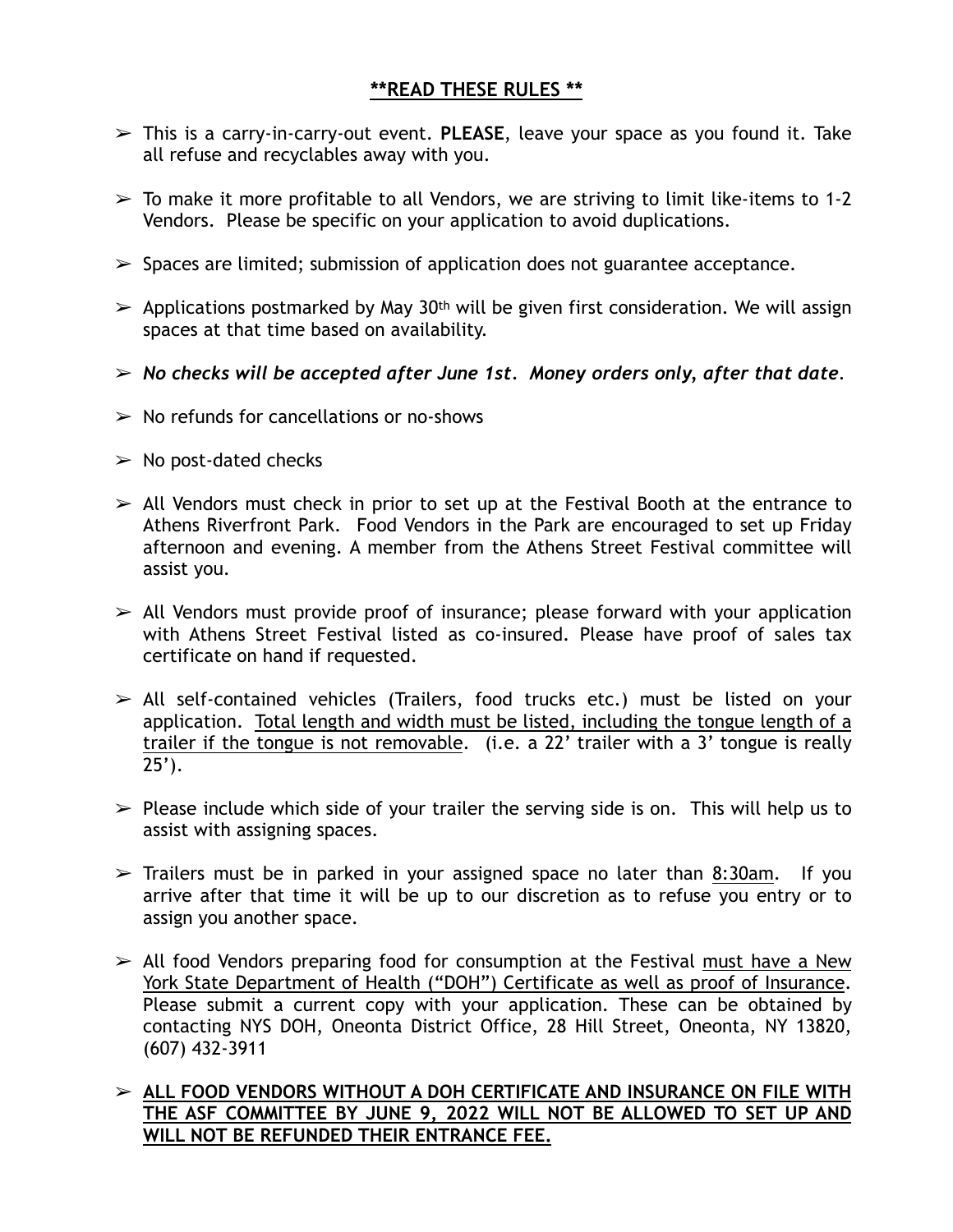# **\*\*PROHIBITED ITEMS\*\***

**NO:** Smoke Bombs, Stink Bombs "Snappers", Weapons (Guns, Ammo, Knives). No drug or tobacco related items. Remember, if it is illegal in New York State it is illegal at our Festival.

## **\*\*ELECTRICAL NEEDS AND SAFETY WARNING\*\***

All electrical connections must be approved by our onsite electrician. If your cords, boxes, or any electrical connections do not meet his approval you cannot plug in.

### **\*\*PLEASE NOTE\*\***

- $\triangleright$  Running water is available in the Park only.
- $\triangleright$  Ice is available at the local Stewarts Shop.

# **\*\*CONTACT INFO\*\***

Any questions prior to Festival Day should be sent to the Athens Street Festival Committee via:

Email: AthensStreetFestival@gmail.com

Facebook: <https://www.facebook.com/AnnualAthensStreetFestival/>

Mail: Athens Street Festival **P.O. Box 179**  Athens NY 12015

-

*PLEASE BE AWARE THAT ALL NYS COVID REGULATIONS IN EFFECT WILL BE STRICTLY ENFORCED*